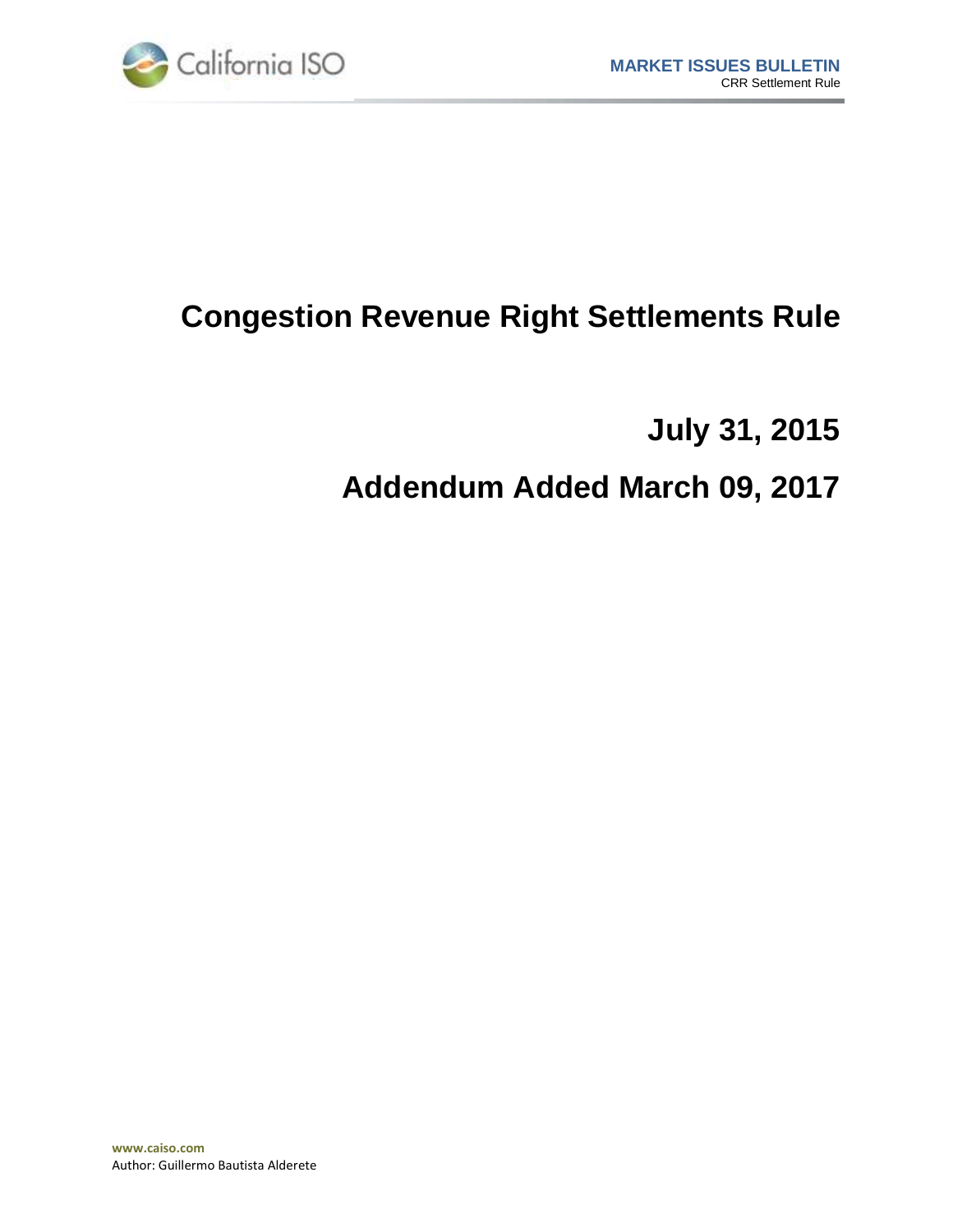

## **Revision History**

| <b>Date</b> | <b>Version</b> | <b>Description</b> | Author                      |
|-------------|----------------|--------------------|-----------------------------|
| 2015-07-31  |                | First draft        | Guillermo Bautista Alderete |
| 2017-03-09  | 2.0            | Added Addendum     | Rahul Kalaskar              |

*Note: The purpose of this market issues bulletin is to provide information to market participants concerning market issues as that term is described in Attachment G to the Business Practice Manual for Market Operations.*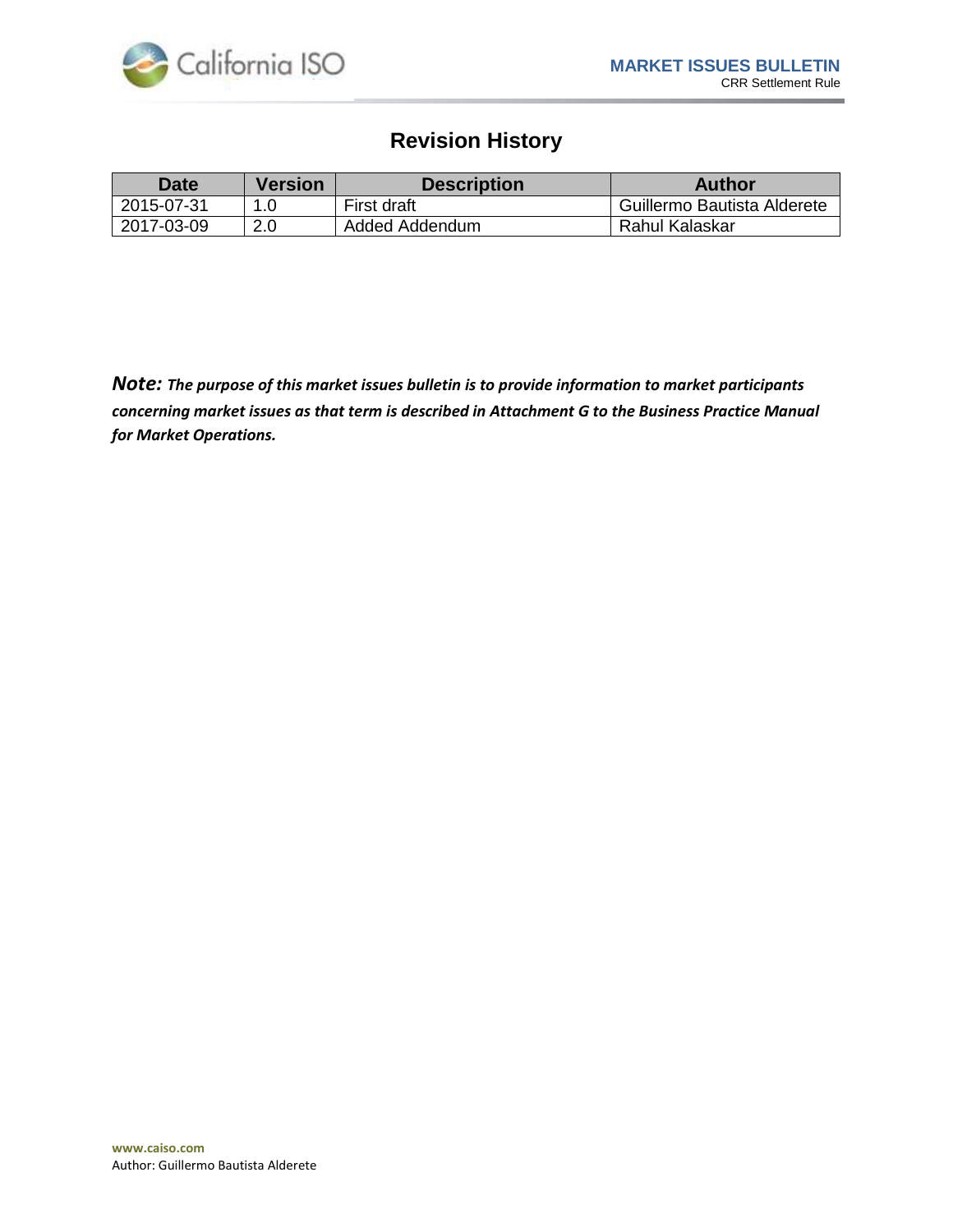۰



## **Contents**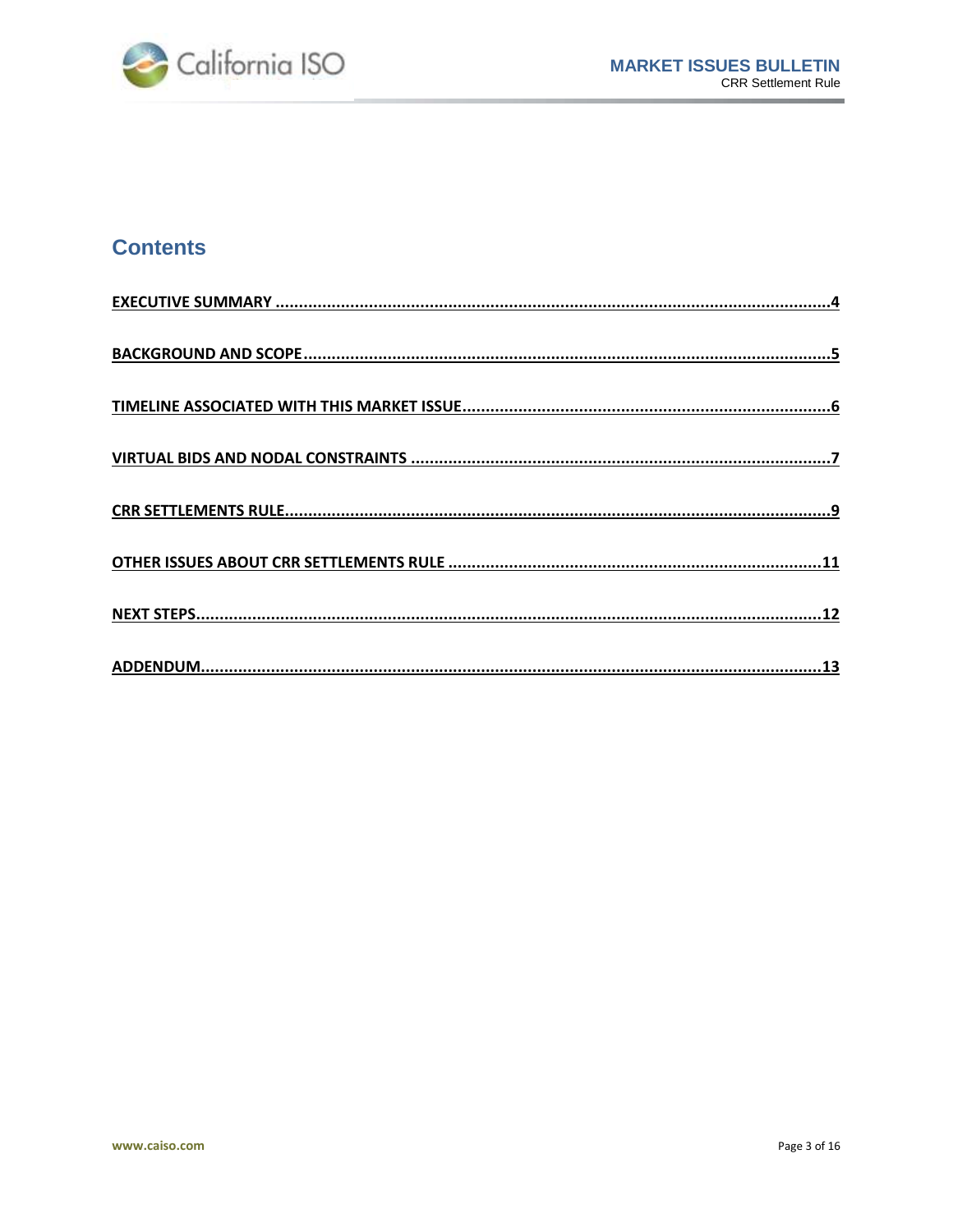

#### <span id="page-3-0"></span>**Executive Summary**

The ISO implemented convergence bidding, also known as virtual bidding, on February 1, 2011. The congestion revenue right (CRR) settlements rule was implemented as part of the same initiative. The purpose of the CRR settlements rule (also known as claw back rule) is to provide a targeted way of limiting CRR payments to entities that can increase the value of congestion revenue rights through the use of virtual bids. The ISO included all flow-based constraints, namely transmission corridors, lines, transformers and nomograms, as well as schedule-based constraints, like interties, in the CRR settlement rule. Although the ISO intended to include nodal megawatt limit constraints (nodal constraints) as part of the CRR settlements rule, these were not included in the initial implementation or in any subsequent upgrade until September 10, 2014. Following a market participant inquiry, the ISO investigated market outcomes in August 2014 and determined that the nodal constraint had not been included among the constraints in the CRR settlement rule. Through different investigations related to the CRR settlements rule, it was found that the Spring 2014 release implemented on May 1, 2014 significantly disrupted the overall functionality of the CRR settlement rule, which resulted in incorrect outcomes. These issues have been generally addressed since May 2015. This market issues bulletin provides a description and an impact assessment of not having implemented the nodal constraint functionality in the CRR settlement rule and the ISO's plans for resettling the CRR settlement rule as of May 1, 2014.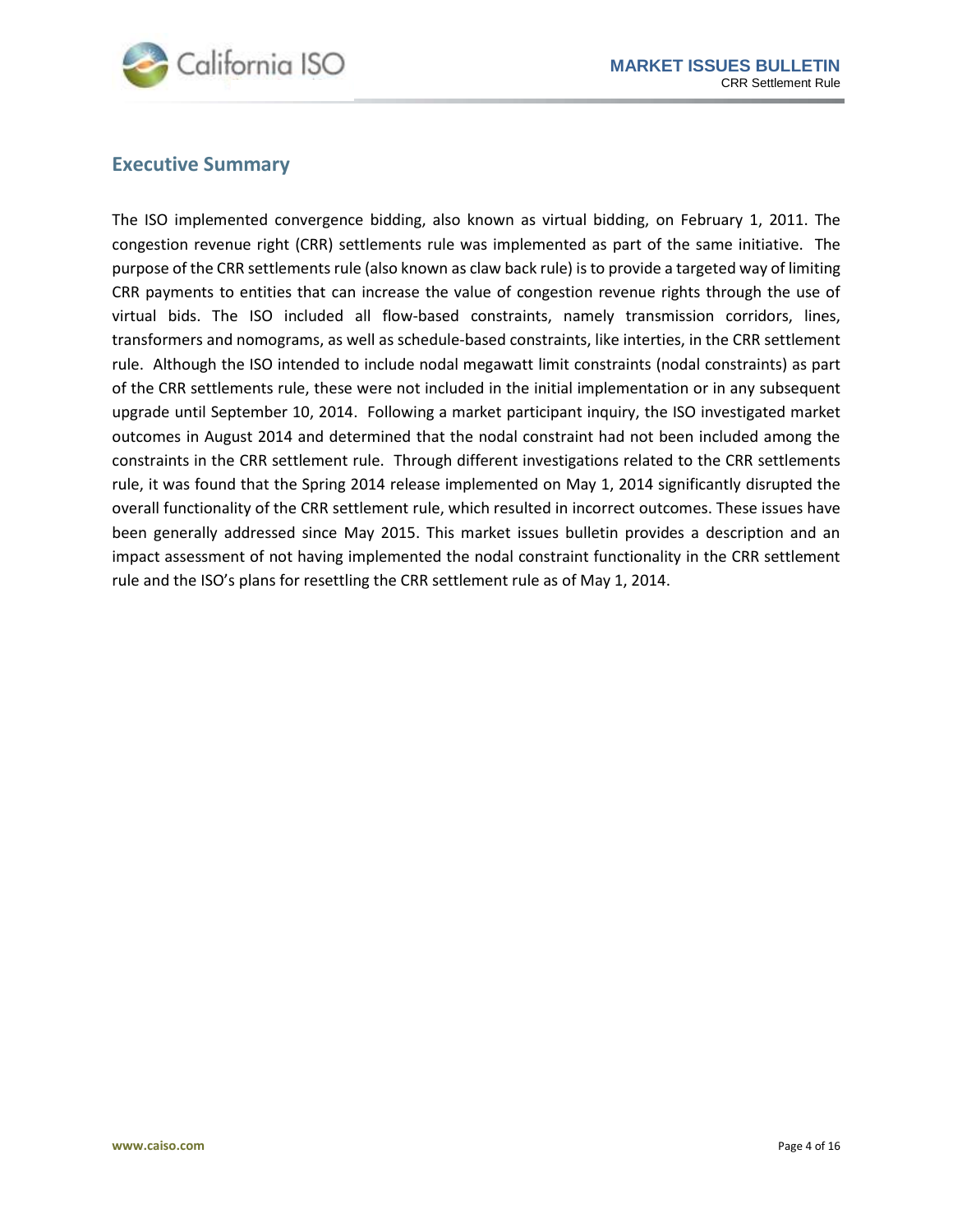

#### <span id="page-4-0"></span>**Background and Scope**

The objective of this document is to describe the issues that have impacted the expected functioning of the congestion revenue right (CRR) settlement rule, as well as provide an impact assessment. As per the tariff section 11.2.4.6 and attachment F of the Business Practice Manual (BPM) for Market Operations, the ISO will adjust the CRRs revenues to CRR holders if their virtual awards in the Integrated Forward Market (IFM) increase their CRR payment. The ISO implemented this rule on February 1, 2011 for the various types of transmission constraints, namely interties, transmission corridors, flowgates, and nomograms but not for nodal constraints, even though nodal constraints were identified as in scope in the design documents. Nodal constraints are utilized in the market when an alternating current cannot be achieved as described in ISO tariff section 30.10 and consistent with the definition of "Transmission Constraint" in Appendix A of the ISO tariff.

When a nodal constraint is deployed in the market, it can limit the amount of power injections or withdrawals at certain locations, and can bind and create congestion; such congestion will have a direct impact on the pricing locations that are within the nodal constraint. Unlike any other transmission constraint, nodal constraints are dynamically created by the market application to bound excessive power injections or withdrawals in certain locations that may be causing or contributing to the inability to achieve an alternating current solution in the day-ahead market.

During the investigation of certain market outcomes, in August 2014, the ISO came to the conclusion that nodal constraints were not being accounted for in the CRR settlements rule. The ISO informed the market through a market notice $1$  and a market update call about the fact the CRR settlement rule was not evaluating nodal constraints.

The ISO concluded that existing tariff language in effect during August 2014 in section 11.2.4.6 already authorized the ISO to include nodal constraints in the CRR revenue adjustment calculations because nodal constraints are included in the definition of Transmission Constraints. This was consistent with the intent of the CRR settlement rule, which is to capture any constraint that impacts the congestion component of locational marginal prices. The events of August 2014 and the findings that the CRR settlements rule was not being applied to nodal constraints raised questions among market participants concerning whether the nodal constraints should be included in the rule.

In an abundance of caution, the ISO filed the proposed language on September 2, 2014 to reinforce that the CRR settlement rule specified in section 11.2.4.6 includes nodal constraints to achieve an alternating current solution in the day-ahead market pursuant to tariff section 30.10. The ISO requested that the Commission permit the September 2 tariff filing to go into effect as of September 2.

 $\overline{a}$ 

 $1$  A market notice was posted on August 2014 and is available at <http://www.caiso.com/Documents/ApplicationofCRRSettlementRuletoNodalConstraints.htm>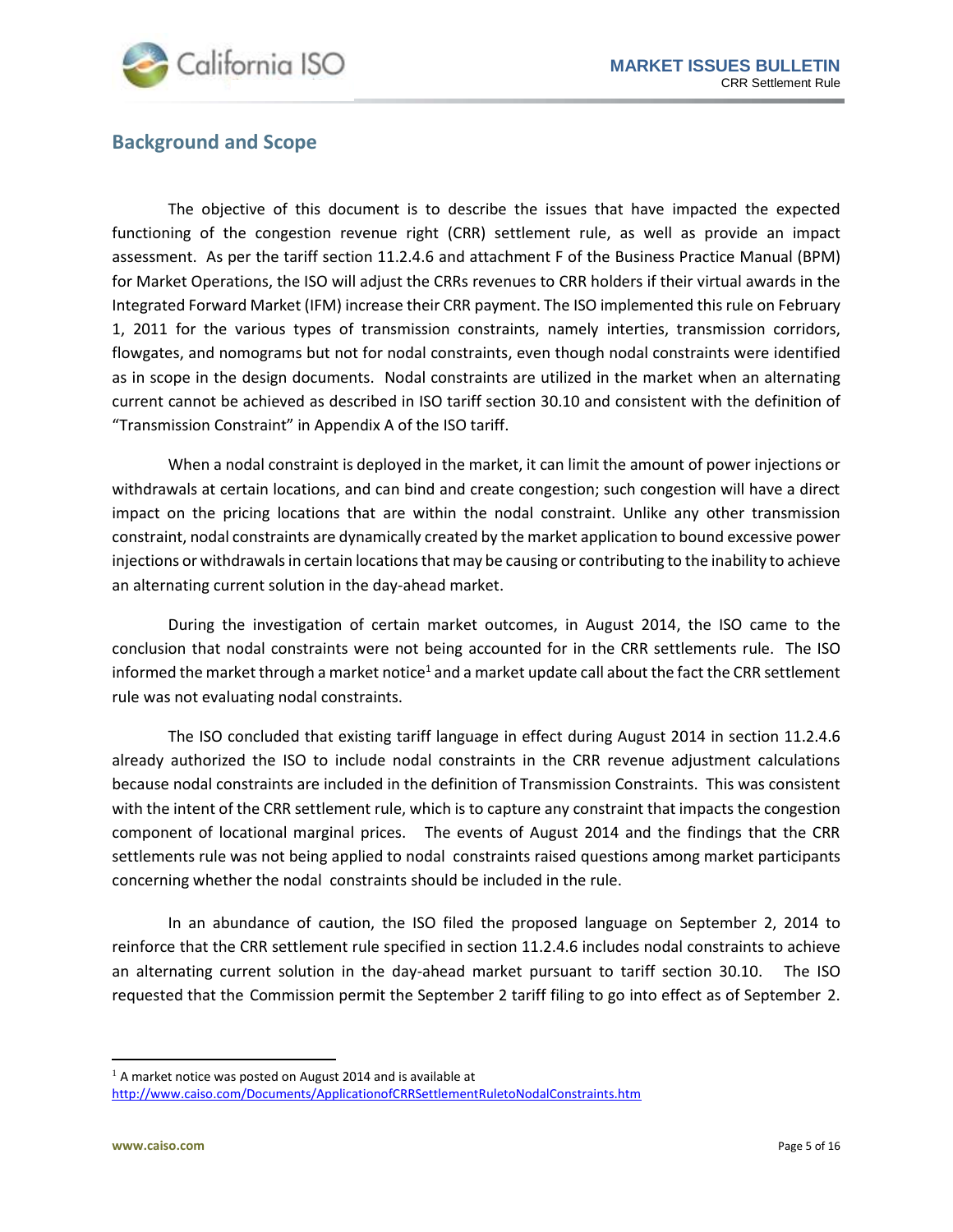

On October 31, 2014, the Commission issued an order accepting the ISO's filing as of the requested effective date<sup>2</sup>.

In the September 2, 2014 filing, the ISO also indicated that it would evaluate the impact of the absence of nodal constraints on participants' settlements outcome, through its existing Market Issues process described in Appendix G of the ISO's Business Practice Manual for Market Operations. The ISO also indicated that it would seek further authorization from FERC if the ISO proposes to apply the nodal constraint for any period prior to September 2, 2014.

### <span id="page-5-0"></span>**Timeline Associated With This Market Issue**

The following timeline is provided to ease the understanding the different dates and events impacting the issue of nodal group constraints not evaluated in the CRR settlements rule<sup>3</sup>.

- 1. CRR settlement rule was implemented on February 1, 2011; this process was not evaluating nodal constraint effect since this implementation day through September 10, 2014 when the fix was implemented.
- 2. The ISO filed a tariff clarification due to the delay in implementation to ensure that the ISO had the authority to include the nodal constraint in the CRR settlements rule. Per this filing, the ISO will recalculate the CRR settlements rule for trading dates within the schedule settlements runs of September 2, 2014 through September 10, 2014.
- 3. Based on the previous items, the impact analysis for the nodal group constraint issue encompasses the period of February 1, 2011 through September 1, 2014.
- 4. The CRR settlements rule was significantly disrupted as of May 1, 2014 when the Spring release was implemented. This impacted all constraints, not just nodal constraints. This issue was resolved by May 1, 2015.
- 5. As of May 1, 2015, the CRR settlements rule as a whole, including the evaluation of nodal constraints, has been working as designed.
- 6. Prior to May 1, 2014 the nodal constraint impact is comparatively low and the settlements impact would correspondingly be low.

 $\overline{\phantom{a}}$ 

<sup>2</sup> *Cal. Indep. Sys. Operator Corp.*, 149 FERC ¶ 61,093 (2014).

 $^3$  The dates in this bulletin refer to the dates when the events happened, such as a fix implemented in the software. These dates, however, are different to the trading dates subject to settlements. For instance, a fix to include the nodal constraint was deployed on September 10. With the current cycles for settlements calculations, the CRR settlement rule with the fix in place will have the settlements for the T+3B for September 9, 2015, for the T+12B the trade date will be August 27 and for the T+55B the trade date will be June 4.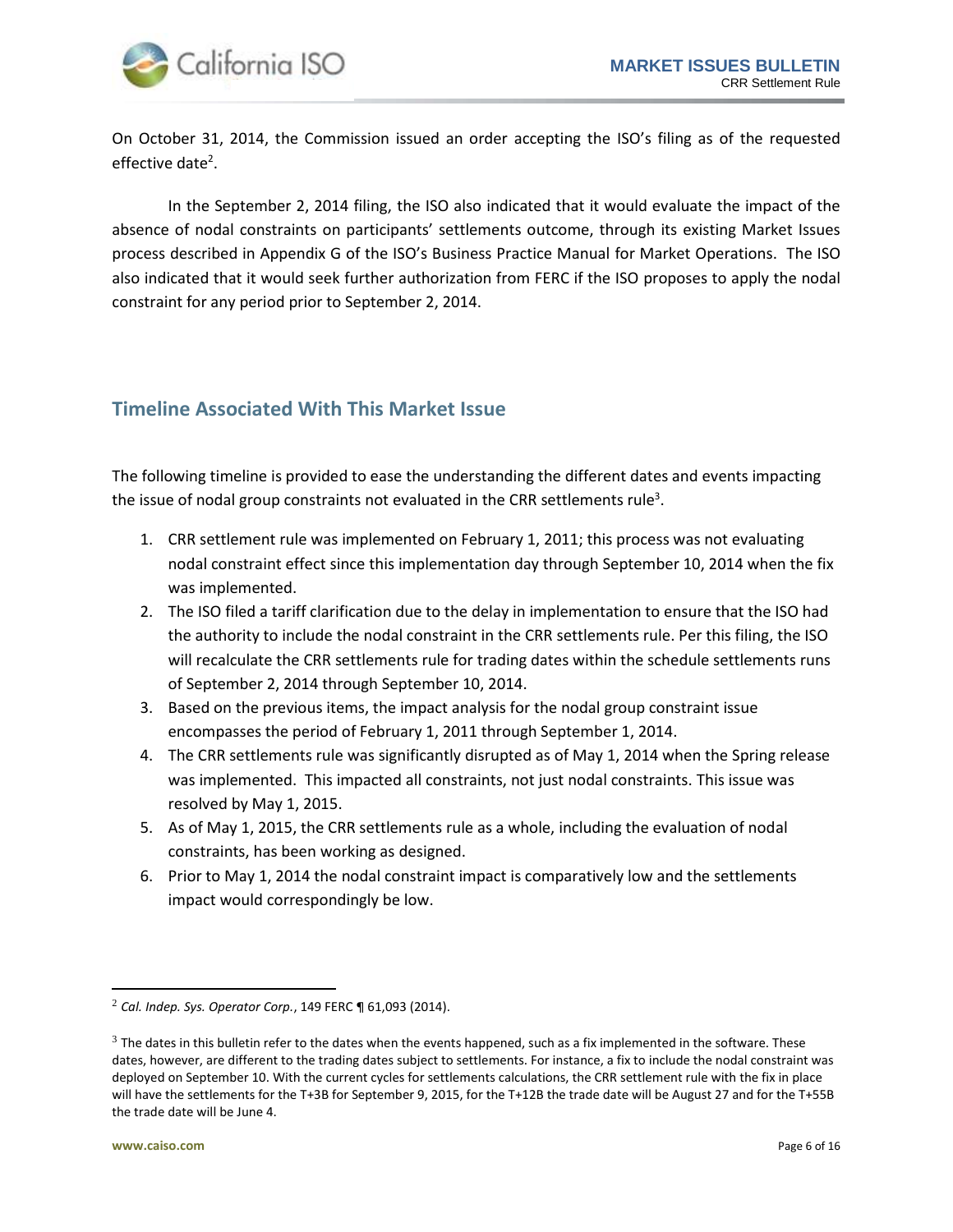

- 7. Given this timeline, the ISO is expecting to file a request at the commission to apply the CRR settlements evaluation to nodal constraints for the period of May 1, 2014 through September 1, 2014 shortly after publication of this market issues bulletin.
- 8. Furthermore, due to the issues arising since May 1, 2014, the ISO will be resettling the CRR settlements rule in its entirety, including the evaluation of nodal constraints, for the period of May 1, 2014 through May 1, 2015.

## <span id="page-6-0"></span>**Virtual Bids and Nodal Constraints**

Virtual bids are financial bids submitted only in the integrated forward market (IFM); they are settled at the IFM prices and automatically liquidated with the opposite position at the simple average of the four applicable Fifteen Minute Market (FMM) prices<sup>4</sup>. The integrated forward market considers both physical and virtual bids during the market clearing process; from a power injection standpoint, virtual bids have the same treatment and impact on the transmission system. Thus, it is possible that the combination of physical and virtual bids may cause excessive power injections at certain locations that result in direct current solutions for the power flows used in the integrated forward market. In order to ensure AC convergence, the IFM enforces nodal constraints on a locational basis to limit the amount of power injections at a particular location or set of locations and applies to both physical and virtual bids<sup>5</sup>. These nodal constraints are enforced only when an AC solution is not attainable in IFM. The process of determining whether to enforce nodal group constraints is shared between the Security Constrained Unit Commitment (SCUC) module and the Transmission Network Analysis (TNA) module. The TNA module identifies the locations where nodal constraints will be enforced and the SCUC includes the appropriate constraints in the optimization formulation. Nodal constraints are defined in section 30.10 of the ISO tariff, which provides that, if and when it is impracticable to achieve an alternating current power flow solution without the initial enforcement of nodal constraints, the ISO will enforce nodal constraints. The Commission accepted sections 11.2.4.6 and 30.10 effective February 1, 2011, pursuant to the ISO tariff amendment to implement convergence bidding in the ISO markets.<sup>6</sup>

[Figure](#page-7-0) 1 shows the daily count of occurrences of congestion on the nodal constraints for the period of February 1, 2011 until March 31, 2015. The nodal constraints are not enforced every day, which implies that they were not required to obtain an AC solution in the IFM market for those days. The number of

l

[.](#page-7-0)

<sup>4</sup> Market Operations BPM- Section 2.5.2.4 for Convergence bidding

<sup>5</sup> Market Operations BPM- Section 3.1.11 Nodal group constraints.

<sup>6</sup> *Cal. Indep. Sys. Operator Corp.*, 133 FERC ¶ 61,039, at PP 19-21, 153-59, 202-03, *order on reh'g and compliance filing*, 134 FERC ¶ 61,070, at PP 106-08, 111 (2011). In 2014, the Commission accepted revisions to section 11.2.4.6 filed by the ISO and found that the revisions did not change the methodology for adjusting the revenue from congestion revenue rights. *Cal. Indep. Sys. Operator Corp.*, 146 FERC ¶ 61,204, at P 100 (2014).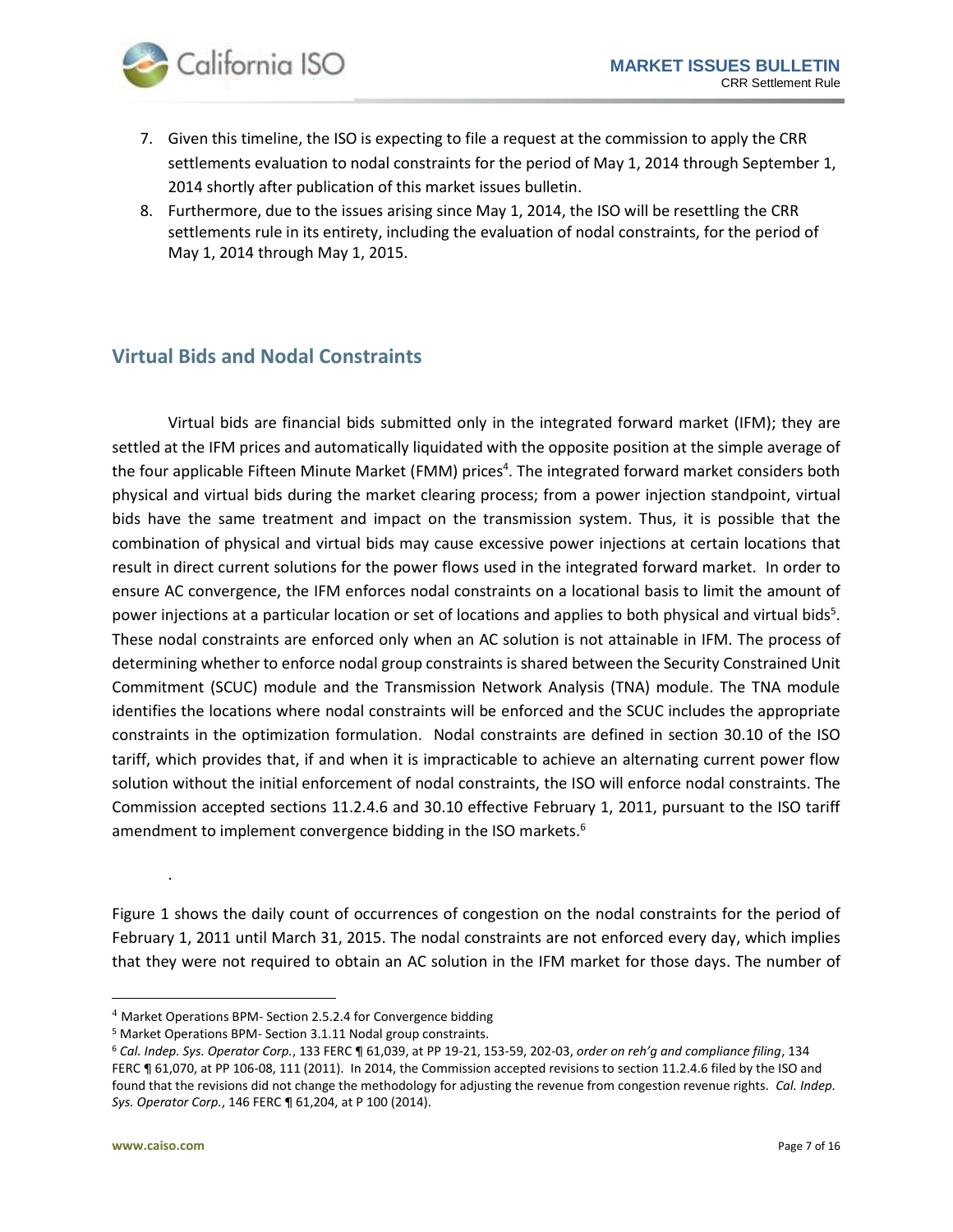

days on which the nodal constraints bound increased from 116 in 2012 to 187 in 2014. At the same time, the total count of binding nodal group constraints also increased from 11,557 in 2012 to 20,514 in 2014.



<span id="page-7-0"></span>**Figure 1: Average Daily Count of binding nodal constraints**





The congestion rents on the nodal constraints are very small compared to congestion rents collected on other constraints, representing about 2 percent of all congestion rents. The ISO analyzed the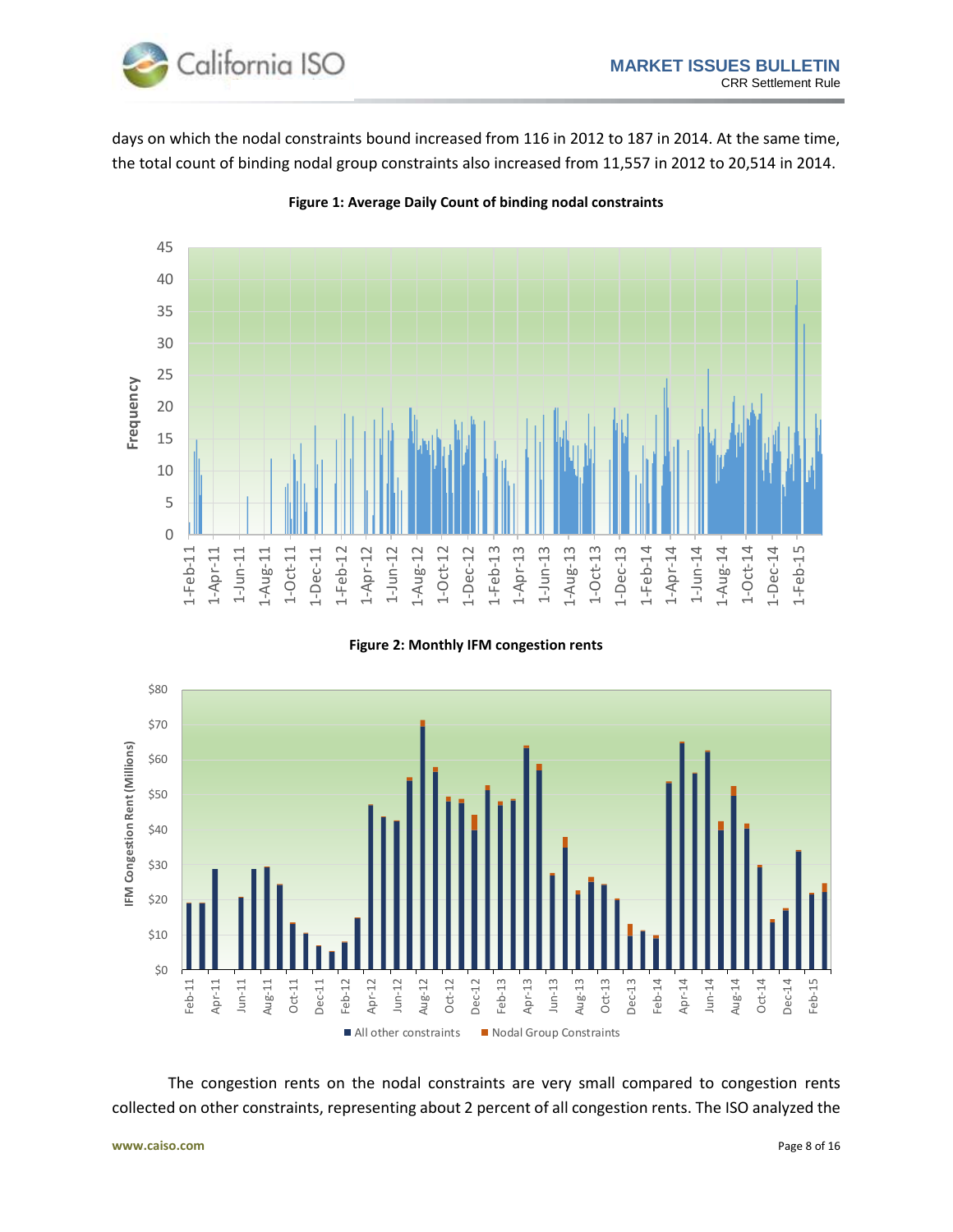

total congestion rents collected from the IFM for the period of February 1, 2011 through the first quarter of 2015.

Figure 2 shows the congestion rents by illustrating the relative share of rents from nodal group constraints; this is an upper-bound estimate of rents that may have been collected from this type of constraint. As can be observed, the congestion rents from nodal constraint is a relatively small share of the overall rents.

## <span id="page-8-0"></span>**CRR Settlements Rule**

Congestion revenue rights are financial instruments made available through the ISO's CRR allocation and auction processes and traded through secondary market transactions. Congestion revenue rights enable CRR holders to manage variability in the congestion cost component of the locational marginal prices for transactions in the ISO's markets. Congestion revenue rights are acquired primarily, although not solely, for the purpose of offsetting congestion costs between generation and supply nodes in the ISO's day-ahead market. Convergence bidding is a mechanism whereby market participants can submit purely financial bids, called virtual bids, to sell or buy energy in the ISO's day ahead market, with the explicit requirement to buy back (or sell back) that energy in the real time market.

The ISO's convergence bidding feature was implemented on February 1, 2011, almost two years after the implementation of the locational marginal pricing market design. During the policy development phase of the convergence bidding initiative, the ISO identified the potential for market participants that are both CRR holders and virtual bidders, to submit virtual bids to alter the value of their congestion revenue rights. This would be accomplished by submitting virtual bids in the day-ahead market to congest certain locations which would influence the congestion component of the location marginal price, and subsequently influence the value of CRRs that are sources or sinks for those locations. While liquidating virtual bids in the real-time market may appear to be unprofitable due to differences between day-ahead and real-time system marginal energy prices and losses, it may be profitable to submit virtual bids in the day-ahead market because the settlement of CRR revenues are based on the congestion costs collected in the day-ahead market. To dissuade such behavior, the ISO developed the CRR settlements rule, which automatically adjusts the revenue from CRR for any participant that engages in convergence bidding behavior that affects the value of the congestion revenue rights it holds.<sup>7</sup>

l

 $^7$  The ISO set forth the details of the congestion revenue right resettlement rule in section 11.2.4.6 of the ISO tariff. This indicates that the ISO will adjust the revenue from the congestion revenue rights of a CRR holder that is also a convergence bidding entity whenever either of the following creates a significant impact on the value of the congestion revenue rights held by that entity: the CRR holder/convergence bidding entity submits virtual bids; or the CRR holder/convergence bidding entity reduces in the real-time market an import or export awarded in a day-ahead schedule.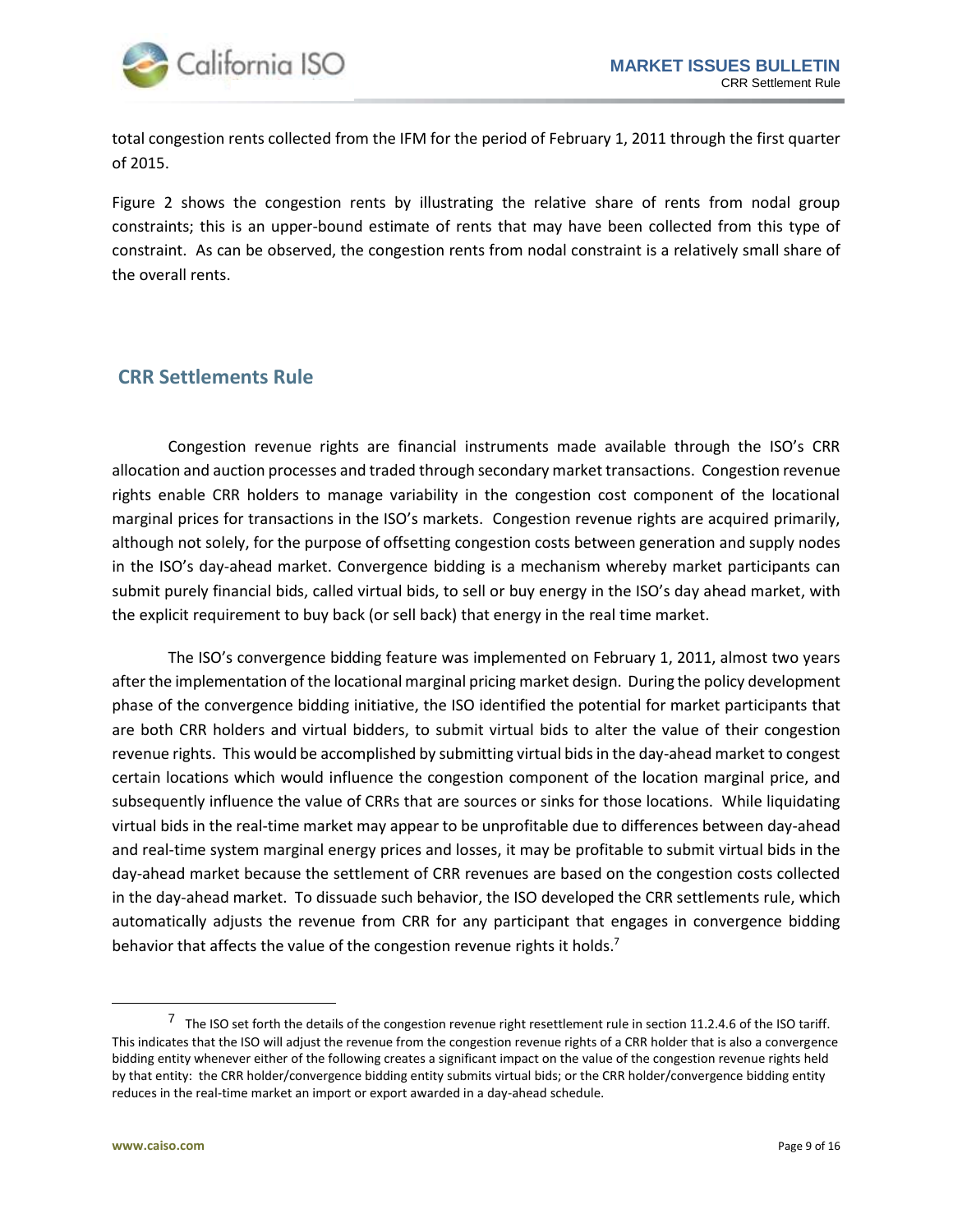

The CRR settlements rule was implemented as part of the convergence bidding initiative on February 1, 2011. This settlements rule is a post-process. As such, this process requires the feeding and availability of various data points, such as congestion prices, shift factors, and congestion revenue right positions in order to calculate the claw back amounts. As indicated in the filing about this CRR settlements rule, after ISO's evaluation and investigation of the CRR settlements rule, the ISO has determined that, while it intended the CRR resettlement rule to include the congestion impact of nodal constraints, the implementation of the CRR resettlement rule did not capture those amounts. This issue has been present since this rule became effective on February 1, 2011. Subsequently the ISO clarified the expectation of applying this CRR settlements rule through the September 2, 2014 filing and developed the software solution to include nodal constraints. The application of the CRR settlements rule including nodal constraints became operational on September 10, 2014.

The main objective of this bulletin is to provide an impact assessment of not including nodal constraints in the CRR settlements rule from February 1, 2011 through September 1, 2014. The ISO performed a study to estimate the CRR settlement rule adjustment cost for congestion on nodal constraints by replicating the intended logic of the CRR settlements rule for nodal constraints.

<span id="page-9-0"></span>

#### **Figure 3 CRR Settlements rule revenue- January 2013-August 2014**

[Figure](#page-9-0) 3 above shows the estimated CRR settlements rule (CRR claw back) amounts expected to be charged to CRR holders for a time period of February 2011 through March 2015 from all those scheduling coordinators who had their virtual bids causing congestion on nodal group constraints. For this timeframe the estimated total amount charged to scheduling coordinators for this period is \$384,819. In comparison, the total CRR settlement rule amount for all other constraints was more than \$4.59 million;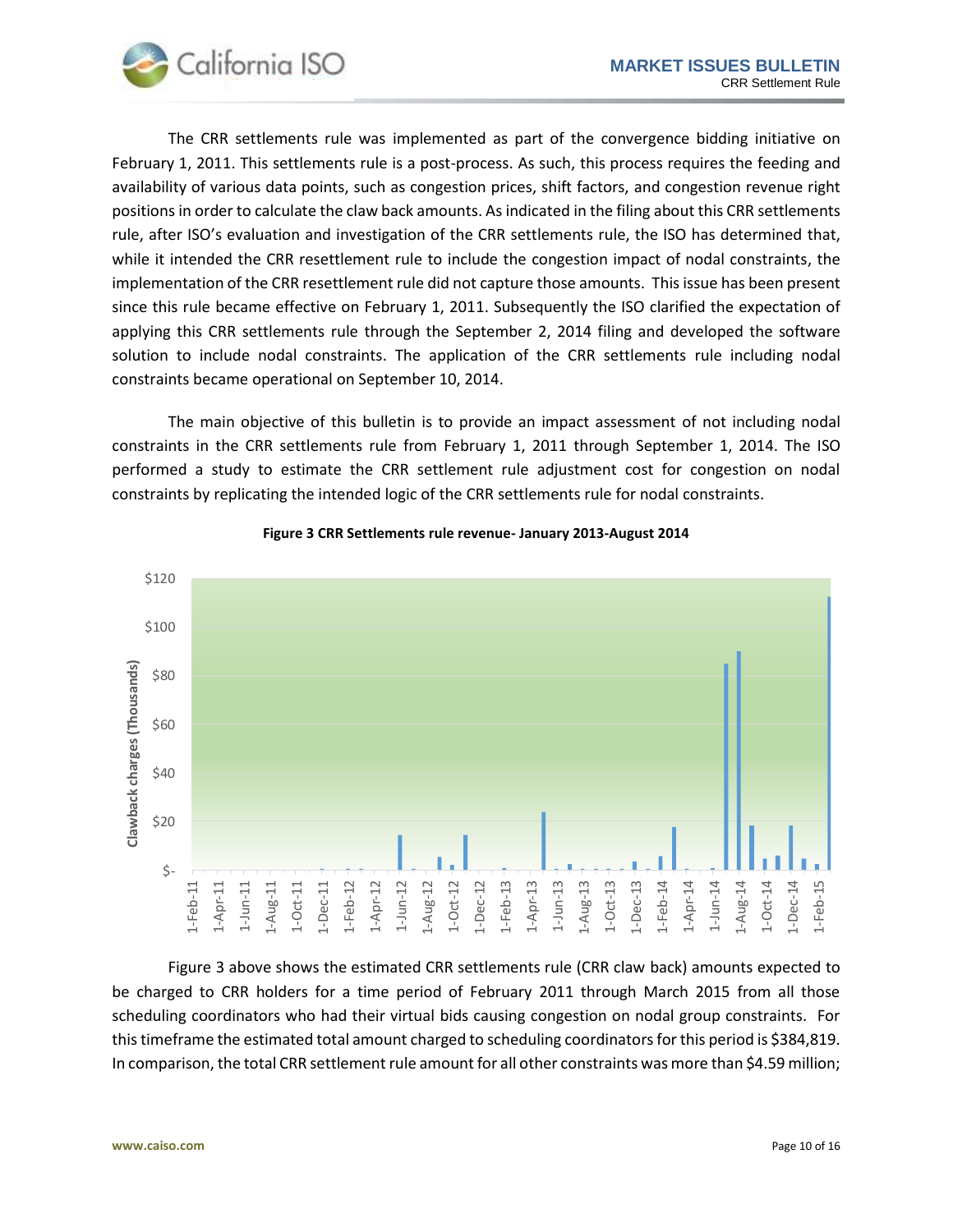

thus, the CRR settlement rule for nodal constraints amounts to just about 8 percent of all the CRR settlement rule amount.

Specifically for the impact assessment for the period of May 1, 2014 through September 1, 2014, which is the period under analysis of this report for re-settlements, the estimated missed charges to scheduling coordinators is about \$194,000. This is, relatively speaking, a very small impact on the market as a whole in reference to both the total claw back volume and the total congestion volume. The estimated missed charges for the period since February 2011 through April 2014 is about \$92,000.

In addition to the overall magnitude of the market impact, another consideration is to determine how concentrated this impact was among market participants. Based on the estimates, these charges would be applied among six different participants, with the two top participants absorbing about 85 percent of the overall amount.

#### <span id="page-10-0"></span>**Other issues about CRR settlements rule**

Through analysis and monitoring of the CRR settlement rule outcomes, it was determined that the CRR settlements rule stopped working as designed in May 2014; the cause of this was separate and apart from the nodal constraint issue. To different degrees, these issues have been the result of software changes to accommodate new design features of the market and fix data errors. The major problem can be traced to the implementation of the Spring 2014 software release in May 2014.

Essentially, the issues relate to how the CRR settlement rule application is established. There are many strict parameters on how data should appear. With the major market changes implemented in the Spring 2014 release, the data sets that the tool relied upon were no longer available in a form that could be consumed. Accordingly, the CRR settlement rule did not produce results consistent with the tariff as of May 1, 2014. As of May 1, 2015 the CRR settlement rule has been functioning as designed, including the nodal constraints.

Because the market impact due to nodal constraints was not significant prior to the Spring 2014 release, the ISO will be submitting a filing at the Commission requesting approval to apply nodal constraint between May 1, 2014 and September 2, 2014 consistent with its commitment in the September 2, 2014 transmittal letter in support of the nodal constraint tariff clarification filing. Also, due to the problems that trace back to the May 1, 2014 spring release, the ISO will be re-settling the CRR settlement rule in its entirety as of the May 1, 2014 trading day. $8$ 

 $\overline{\phantom{a}}$ 

 $^8$  The ISO will only be seeking FERC approval for resettlement of the nodal constraint. The resettlement of the CRR settlement rule generally falls within the ISO's normal resettlement process. These resettlements will not require price corrections.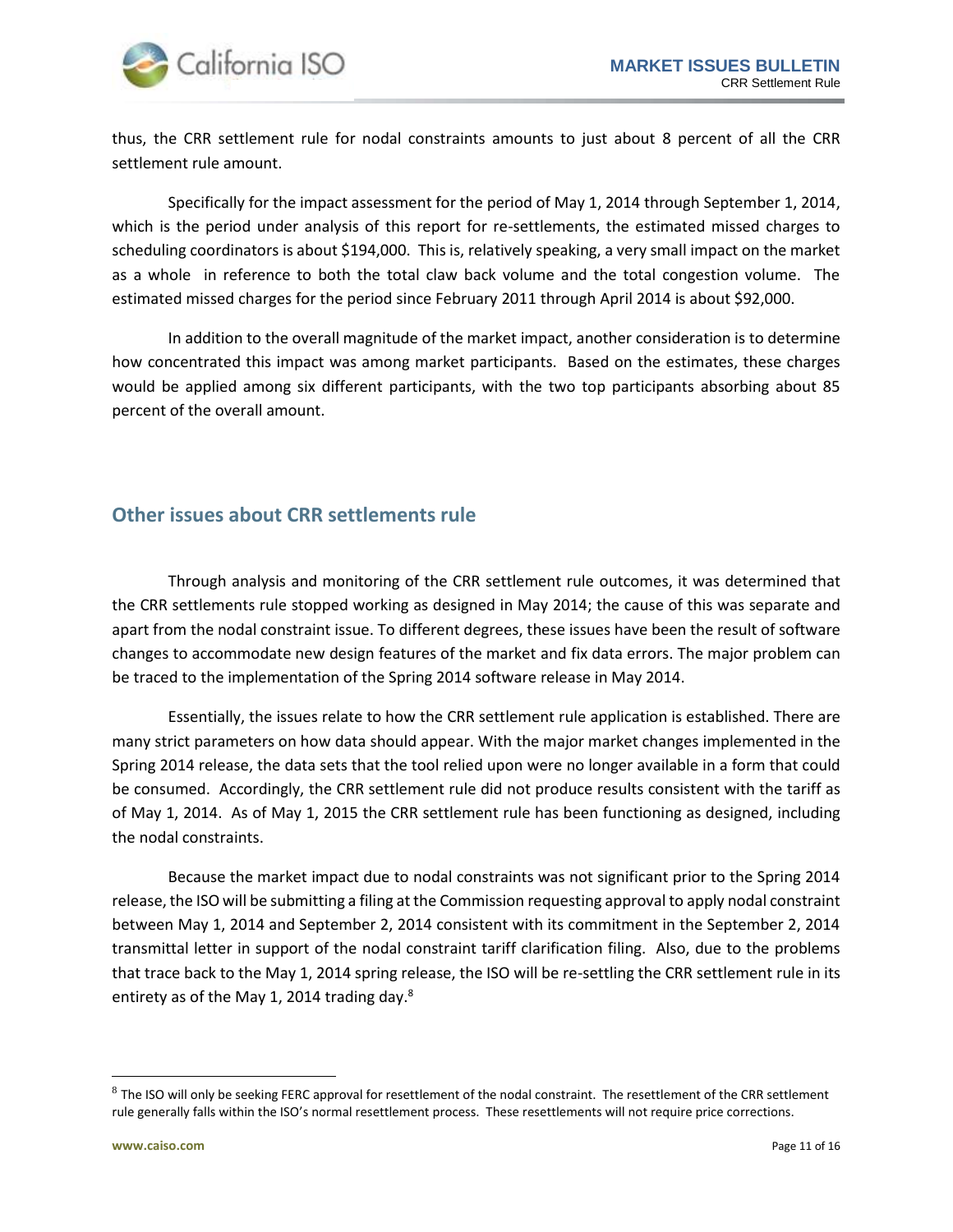

Furthermore, the ISO continues to analyze and evaluate the impact of other potential issues that may have affected the CRR settlement rule outcomes prior to May 2014. Based on these, the ISO will determine the next steps for the period prior to May 2014.

## <span id="page-11-0"></span>**Next Steps**

The ISO has scheduled a conference call on August 7, 2015 to discuss the content of this bulletin and the next steps. Participants can submit written comments to [gbalderete@caiso.com](mailto:gbalderete@caiso.com) by close of business August 14, 2015.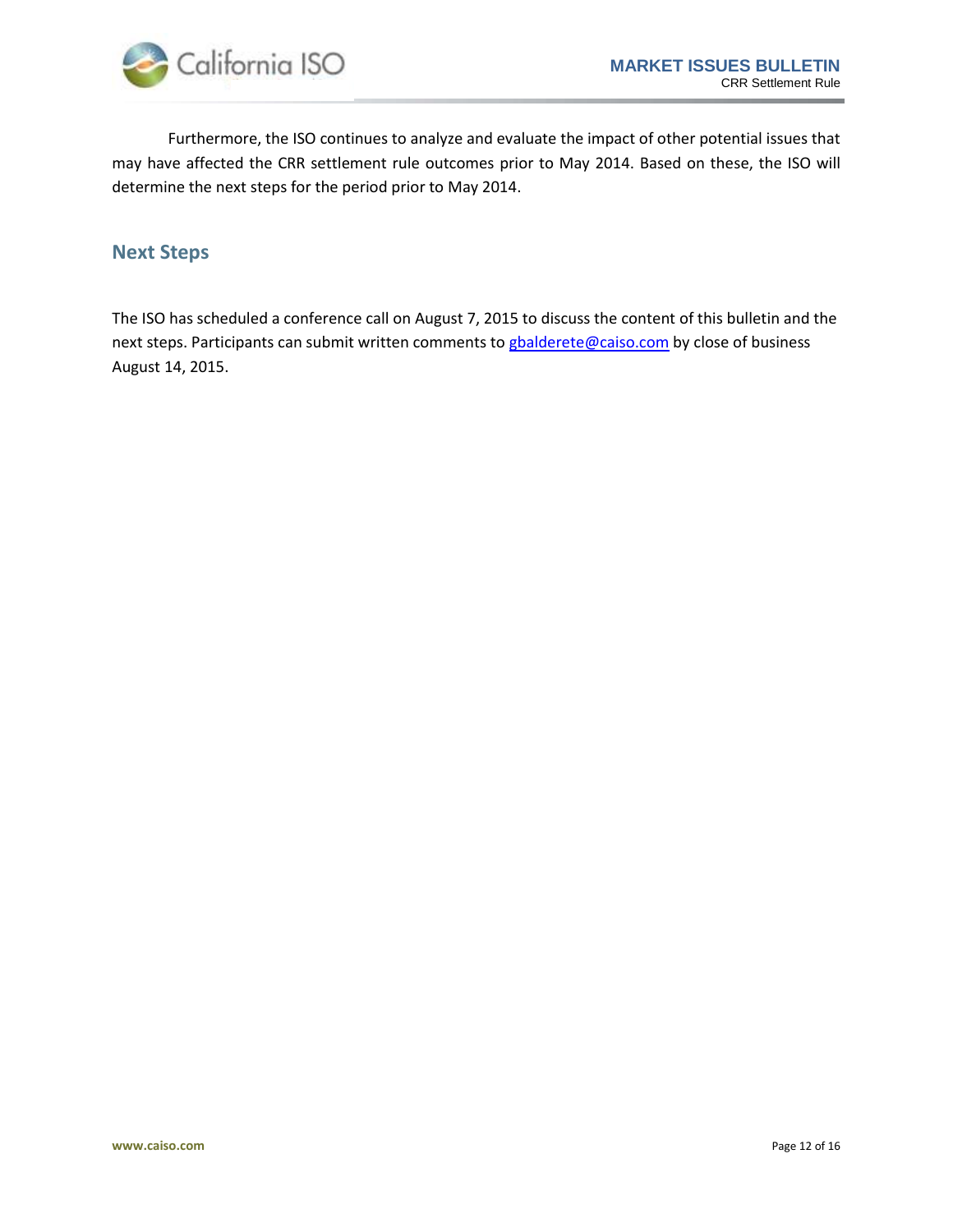

### <span id="page-12-0"></span>**Addendum**

Since publication of the CRR Settlement rule Market Issues Bulletin, the ISO has continued its review of the performance of the CRR settlement rule. The ISO has identified two additional issues. The first issue, discussed below, is the calculation of the average hourly shadow price that is used in the CRR settlement rule. Second, the ISO has identified another subset of constraints that are subject to the CRR settlement rule but were not fully captured, namely transmission contingency constraints to protect against N-1 contingencies. Both issues have been addressed prospectively in the market with a fix and will be also addressed retrospectively with the resettlement along with nodal constraints.

Below the ISO provides information on the hourly shadow price calculation. The Addendum concludes with a discussion on the resettlement process that the ISO is implementing.

#### Issue 1. Real-Time Averaging of shadow prices.

The flow-based approach of the CRR settlement rule is designed to provide a methodology to limit CRR payments to scheduling coordinators who are also convergence bidding entities and their virtual bids in the day-ahead market increase their CRR payments. The details of the CRR settlements rule is provided in appendix F of the Market Operations BPM. A gap was identified between the CRR settlement rule design and the intended implementation. The CRR settlement rule implementation can be described in two steps. In the first step, identify the combined effect of virtual awards portfolio that have a net impact of increasing the shadow prices in the day-ahead market or reduce the congestion on constraints in the dayahead market which would otherwise bind in absence of the virtual award. The latter scenario relates to those cases in which entities eliminates or reduces congestion in day-ahead in order to reduce payment to ISO from counter flow CRRs. This step is captured numeric formulation below:

$$
F_{DA,k,t,i} = \sum_{j \in \{J\}_{i,i}} S_{DA,k,j,t} V B_{j,t,i}
$$

Where:

 $S$ <sub>*DA,k,j,t*</sub> is the IFM shift factor of constraint *k* with respect to Virtual Awards at node *j* during hour *t*,

 $\{J\}_{i,t}$  is the set of all nodes at which entity, *i*, has Virtual Awards for the hour *t*, and

*VBj*,*t*,*<sup>i</sup>* is the volume (MW) of Virtual Awards of the entity at node *j.*

In some cases, it is possible that virtual awards in the day-ahead market would completely eliminate congestion from the day-ahead market; however, the constraint may bind in the real-time market. If the constraint is binding in the fifteen minute market, but not in the IFM, then real-time shift factors are used to calculate flow impact.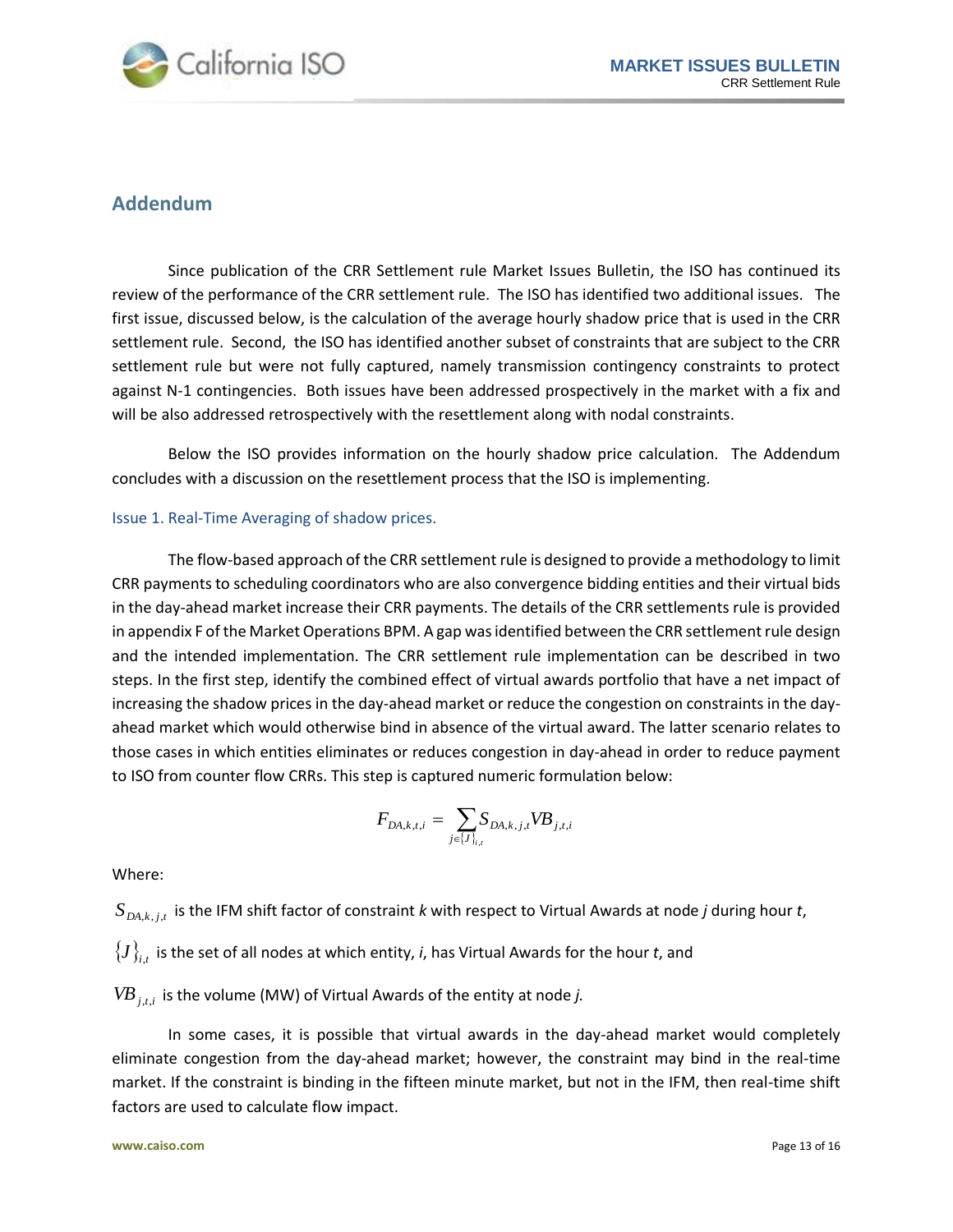$\vert$  $\overline{\phantom{a}}$  $\overline{\phantom{a}}$  $\overline{\phantom{a}}$  $\overline{\phantom{a}}$ 

 $\backslash$ 

J



In the second step, the ISO determines the value of the CRR payment based on the congestion in real-time and compares it with the payment to the CRR based on the congestion in the day-ahead market as it relates to the constraint that was identified in step one. The CRR settlement rule payment adjustment is the difference between these two amounts. This step is captured in the numerical formulation below:

$$
d_{k,c,t,i} = Q_{c,t,i} * (\Delta_{DA,k,c,t} - \Delta_{RT,k,c,t})
$$
  
Where:  

$$
\Delta_{DA,k,c,t} = ((-S_{DA,k,Sink_{ch}, t})(\lambda_{DA,k,t}) - (-S_{DA,k, Source_{t}, t})(\lambda_{DA,k,t}))
$$

$$
\Delta_{RT,k,c,t} = \begin{pmatrix} \sum_{h_{\sin k}}^{H_{\sin k}} [(-S_{RT,k,Sink_{ch}, h_{\sin k}})(\lambda_{RT,k,t,h_{\sin k}})] & \sum_{h_{source}}^{H_{source}} [-(S_{RT,k, Source_{t}, t,h_{source}})(\lambda_{RT,k,t,h_{source}})] & \sum_{h_{source}}^{H_{source}} \\ H_{\sin k} & H_{source} & H_{source} \end{pmatrix}
$$

*Qc*,*t*,*<sup>i</sup>* is the MW quantity of CRR, *c*, owned by the entity for Trading Hour, *t*.

 $S_{\scriptscriptstyle RT,k,Sink_s}$  is the real-time shift factor of constraint k with respect to the sink node of c.

 $\lambda_{\scriptscriptstyle{RT}, k, t}$  is the shadow price of the constraint *k* in the real-time for Trade Hour, *t*.

*h* stands for the fifteen-minute interval during each Trading Hour, thus H=4 intervals for each Trading Hour.

 $\Delta_{\mathit{DA},k,c,t}$  is the constraint *k*'s contribution to the CRR's per MW "day-ahead" value for hour, *t*, and

 $\Delta_{\textit{RT}, \textit{k}, \textit{c}, \textit{t}}$  is the constraint *k*'s contribution to the CRR's per MW "real-time" value for hour, *t*.

It was identified that the calculation of  $\Delta_{RT, k, c, t}$  was not implemented as intended in the original design. Whenever a constraint was not binding in any of the four fifteen minute intervals those intervals were completely dropped from the calculation; however, it was indented to use zero shadow prices for those intervals. By not including the zero shadow price, it effectively increased the CRR payment based on real-time congestion and hence impacted the adjustment to CRR payment. This issue is explained here using a simplified example. Consider a constraint *k* is binding in day-ahead market with shadow price of \$200/MWh for an hour. The same constraint is binding for only two intervals for the same hour in the FMM market. The shadow price for each interval is captured in table below. The real-time effective shadow price was calculated using only non-zero intervals, however it was expected that the calculated shadow price would use all four intervals. Thus the effective real-time shadow price was calculated as \$100/MWh instead of \$50/MWh. A higher average real-time shadow price results in lower amount of CRR claw based and vice versa. This was corrected in the market in September 2015.

#### **Table 1: FMM interval shadow prices for a sample constraint** *k*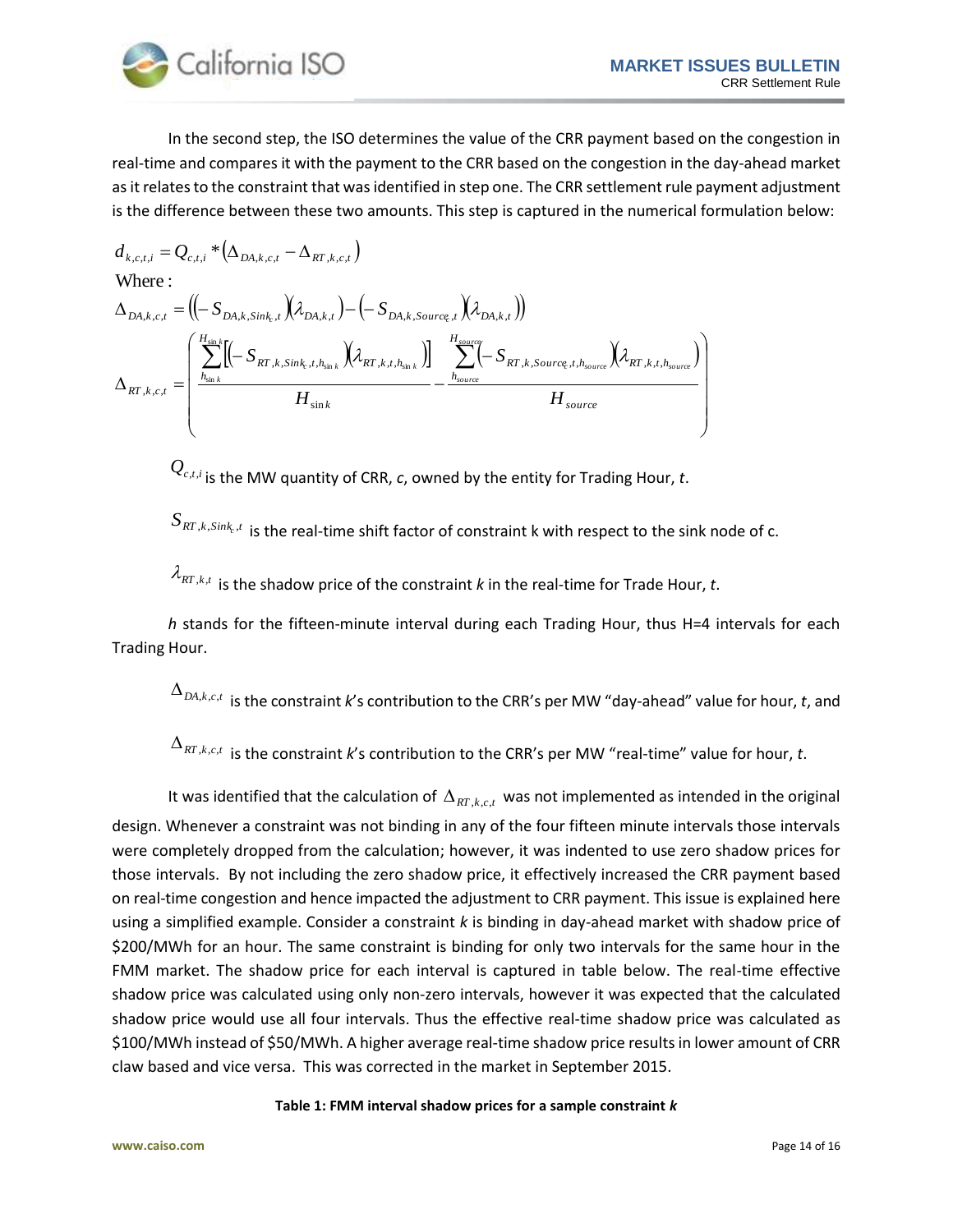

| <b>FMM</b> Interval                             | Shadow Price for constraint k |  |
|-------------------------------------------------|-------------------------------|--|
| Interval 1                                      | \$0 (constraint didn't bind)  |  |
| Interval 2                                      | \$100                         |  |
| Interval 3                                      | \$100                         |  |
| Interval 4                                      | \$0 (constraint didn't bind)  |  |
| Effective shadow price using only two intervals | $$ (100+100)/2 = $100$        |  |
| Effective shadow price using all four intervals | $$(0+100+100+0)/4= $50$       |  |

#### **Resettlement**

The ISO is resettling the CRR settlement rule as of May 1, 2014, which is the date of the implementation of the spring 2014 release. The resettlement will include all of the corrections discussed in this Market Issues Bulletin so that resettlement during this period will be consistent with the intended design principles and Business Practice Manual for Market Operations including the implementation of nodal constraints contingency constraints and the correct calculation of the hourly shadow prices. Resettlement will be reflected under Charge code 6703 Convergence Bidding CRR Adjustment Settlement on the T+35M recalculation settlement statement scheduled for publication beginning April 5, 2017.

The ISO selected May 1, 2014 due to the general disruption in functionality associated with the spring 2014 release causing significant performance issues. The May 1, 2014 date captures the time period some virtual bidders used the absence of nodal constraints to benefit CRR revenues. This issue is the main topic of the market issues bulletin.

In moving forward with the resettlement, the ISO has reconsidered its statement on page six above (copied immediately below) on whether it needs further FERC authorization to resettle the Nodal Constraints prior to September 2, 2014.

> In the September 2, 2014 filing, the ISO also indicated that it would evaluate the impact of the absence of nodal constraints on participants' settlements outcome, through its existing Market Issues process described in Appendix G of the ISO's Business Practice Manual for Market Operations. The ISO also indicated that it would seek further authorization from FERC if the ISO proposes to apply the nodal constraint for any period prior to September 2, 2014.